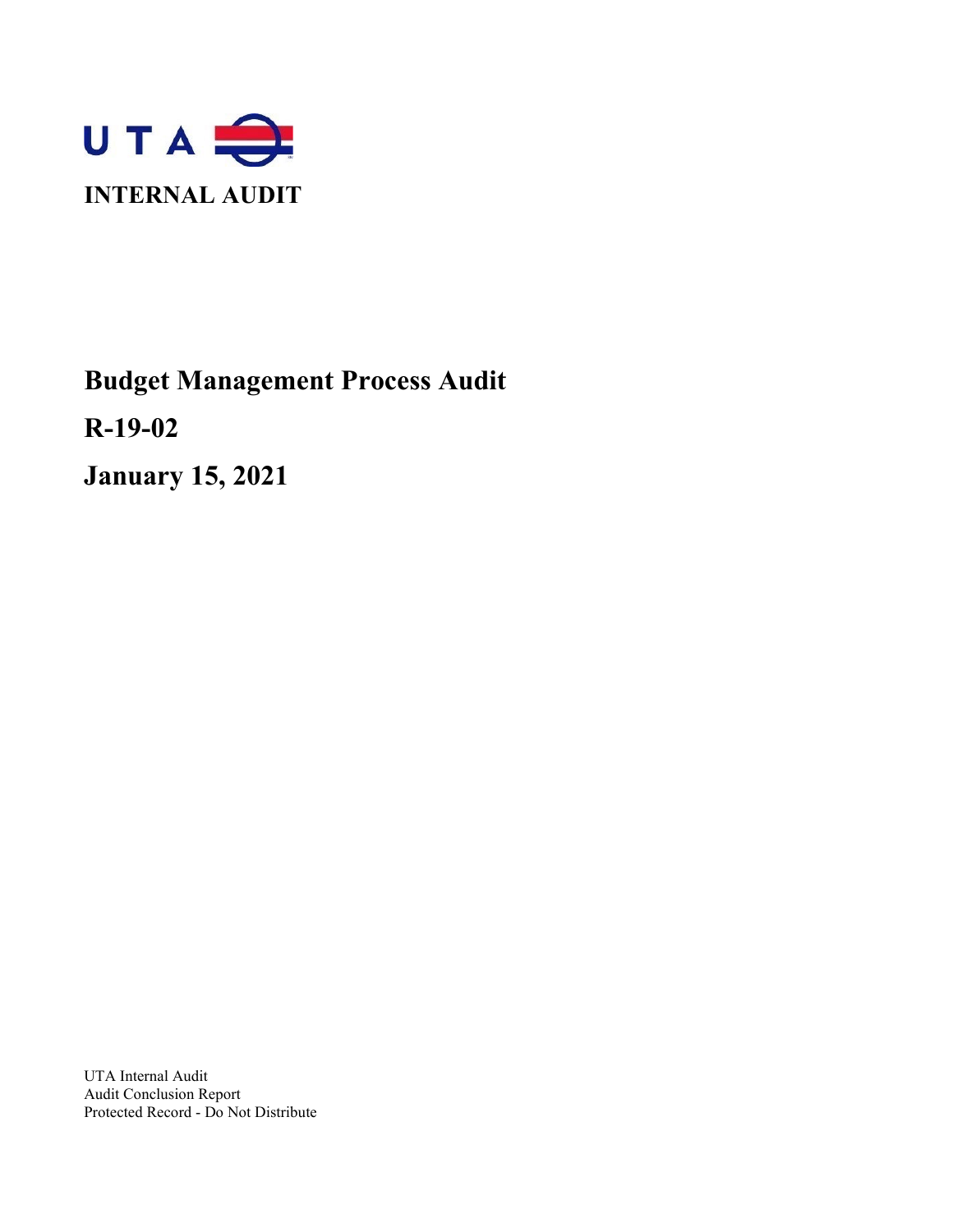# **Table of Contents**

Executive Summary 3<br>Attachment A: Detail of Findings 5 Attachment A: Detail of Findings

# **Rating Matrix**

| <b>Descriptor</b> | <b>Guide</b>                                                                                                                                                                                                                                                                                                           |  |  |
|-------------------|------------------------------------------------------------------------------------------------------------------------------------------------------------------------------------------------------------------------------------------------------------------------------------------------------------------------|--|--|
| <b>High</b>       | Matters considered being fundamental to the maintenance of internal control or<br>good corporate governance. These matters should be subject to agreed remedial<br>action within three months.                                                                                                                         |  |  |
| <b>Medium</b>     | Matters considered being important to the maintenance of internal control or good<br>corporate governance. These matters should be subject to agreed remedial action<br>within six months.                                                                                                                             |  |  |
| Low               | Matters considered being of minor importance to the maintenance of internal<br>control or good corporate governance or that represents an opportunity for<br>improving the efficiency of existing processes. These matters should be subject to<br>agreed remedial action and further evaluation within twelve months. |  |  |

# **Distribution List**

| <b>Title</b>                                     | For<br>Action <sup>1</sup> | <b>For</b><br><b>Information</b> | <b>Reviewed prior to release</b> |
|--------------------------------------------------|----------------------------|----------------------------------|----------------------------------|
| <b>Chief Executive Director</b>                  |                            | *                                | $\ast$                           |
| Chief Operating Officer                          |                            | *                                |                                  |
| <b>Chief Financial Officer</b>                   | $\ast$                     |                                  |                                  |
| Senior Manager of Budget & Financial<br>Analysis | $\ast$                     |                                  |                                  |

<sup>1</sup>For Action indicates that a person is responsible, either directly or indirectly depending on their role in the process, for addressing an audit finding.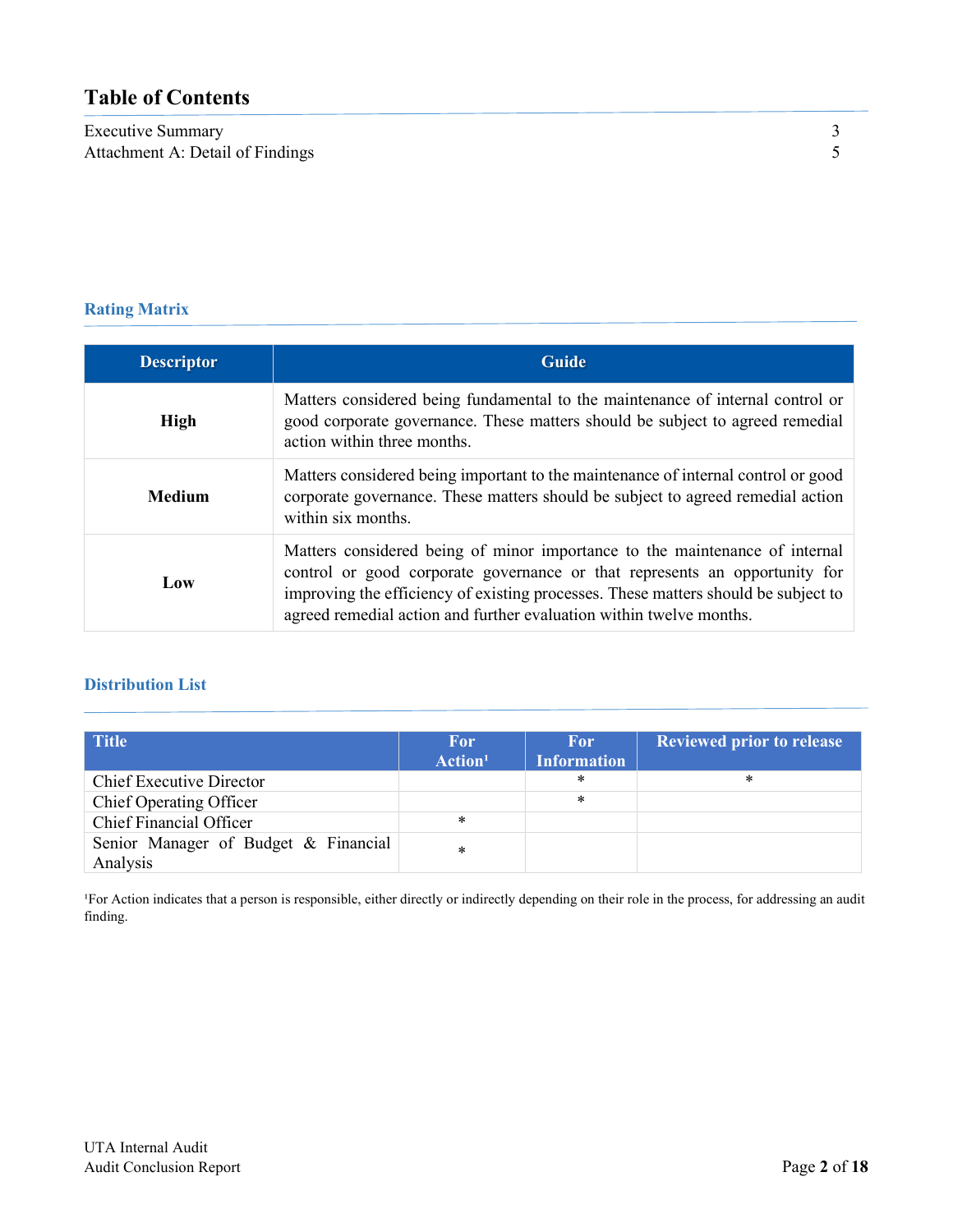# **Executive Summary**

# **Introduction**

In conjunction with the Board of Trustees' Audit Committee, Internal Audit (IA) developed a risk-based annual audit plan. This audit was conducted in accordance with the International Standards for the Professional Practice of Internal Audit, published by the Institute for Internal Auditors (IIA).

IA was directed by the Board of Trustees to perform an audit to determine if controls over the Budgeting and Budget Management process are designed adequately and operating effectively to ensure compliance with federal regulations, state laws, and internal policies and procedures as well as to support the achievement of management objectives.

# **Background and Functional Overview**

The Budgeting process is the responsibility of the Executive Director by statute. The Chief Financial Officer (CFO) and the Budgeting and Analysis Group (B&A) that works under the CFO guide the process for UTA, working with key Management personnel to develop strategies and goals to accomplish the overall organizational objective of delivering transit services to the commuters within the transit district.

In addition to driving the annual budgeting process, the B&A group provides other services to the Agency to include supporting the capital budget development process, administer and support the budgeting software solution to include training for executive and departmental leaders in budget preparation. The group also prepares or assists with the preparation of various monthly financial reports, updating actual results in the budgeting software and statistical key performance indicator (KPI) reports such as Headcount, TVM Data, and Investment Per Rider.

The B&A group provides project support and economic analysis support for other aspects of the operation as necessary.

# **Objectives and Scope**

The period of the preliminary assessment was January 1, 2018, through December 31, 2018. The period of the audit focused on January 1, 2019 – December 31, 2019.

The primary areas of focus for the budget management assessment were:

- Governance.
- Operating budget development.
- Capital budget development.
- Budget finalization.
- Select IT general controls (ITGCs) for the operating budget software.
- Monitoring and control.

Internal audit excluded from the scope of this assessment areas such as:

- UTA Employee Pension and Trust internal budget
- Assessment of overall Authority operating effectiveness due to budget decisions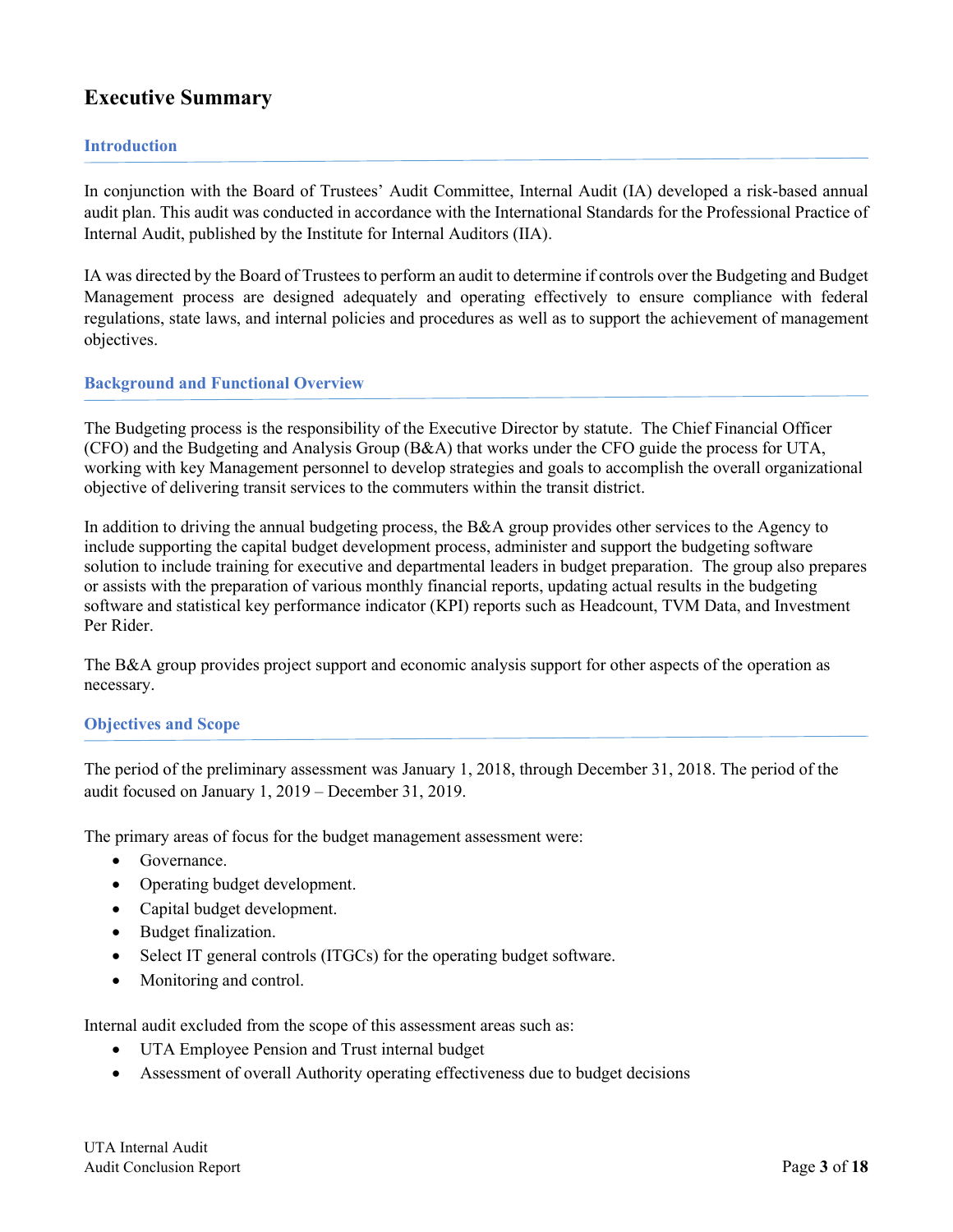# **Audit Conclusion Summary**

- 1. Management has drafted standard operating procedures (SOP) to address governance issues noted in the preliminary assessment. As of 01/05/2021, the SOP has not been approved.
- 2. Management has implemented an organized approach to taking budget meeting minutes.
- 3. Management was able to provide support and rationale for budget assumptions.
- 4. An SOP was written to address approval requirements for new users of the budgeting software Magiq. The SOP does not, however, address retention of approval evidence.
- 5. IA performed re-testing and found there was no discrepancy between the board approved budget and the published budget.
- 6. IA recalculated budget reserves and debt service and found no discrepancies in budgeted amounts.
- 7. IA recalculated reserve fund amounts and found no discrepancy.
- 8. The draft Budget SOP does not address how to seek budget amendments/adjustments.
- 9. While evidence of budget reconciliations and accountability exists, it is not sufficiently formalized to be an effective control.

# **Audit Recommendations**

- We recommend that the draft SOP be adopted.
- We recommend that Executive Leadership approve the revised budget SOP.
- We recommend that the Budget team update internal standard operating procedures to include retention requirements of software approvals.
- We recommend that the Finance department develop and document a formal process for seeking budget amendments.
- We recommend that the Finance department develop and document a formal process to reconcile actual expenditures to budget amounts.
- We recommend that the Finance department develop and document a formal process to monitor operating and capital budgets and to hold decision makers of those budgets accountable for their financial activities.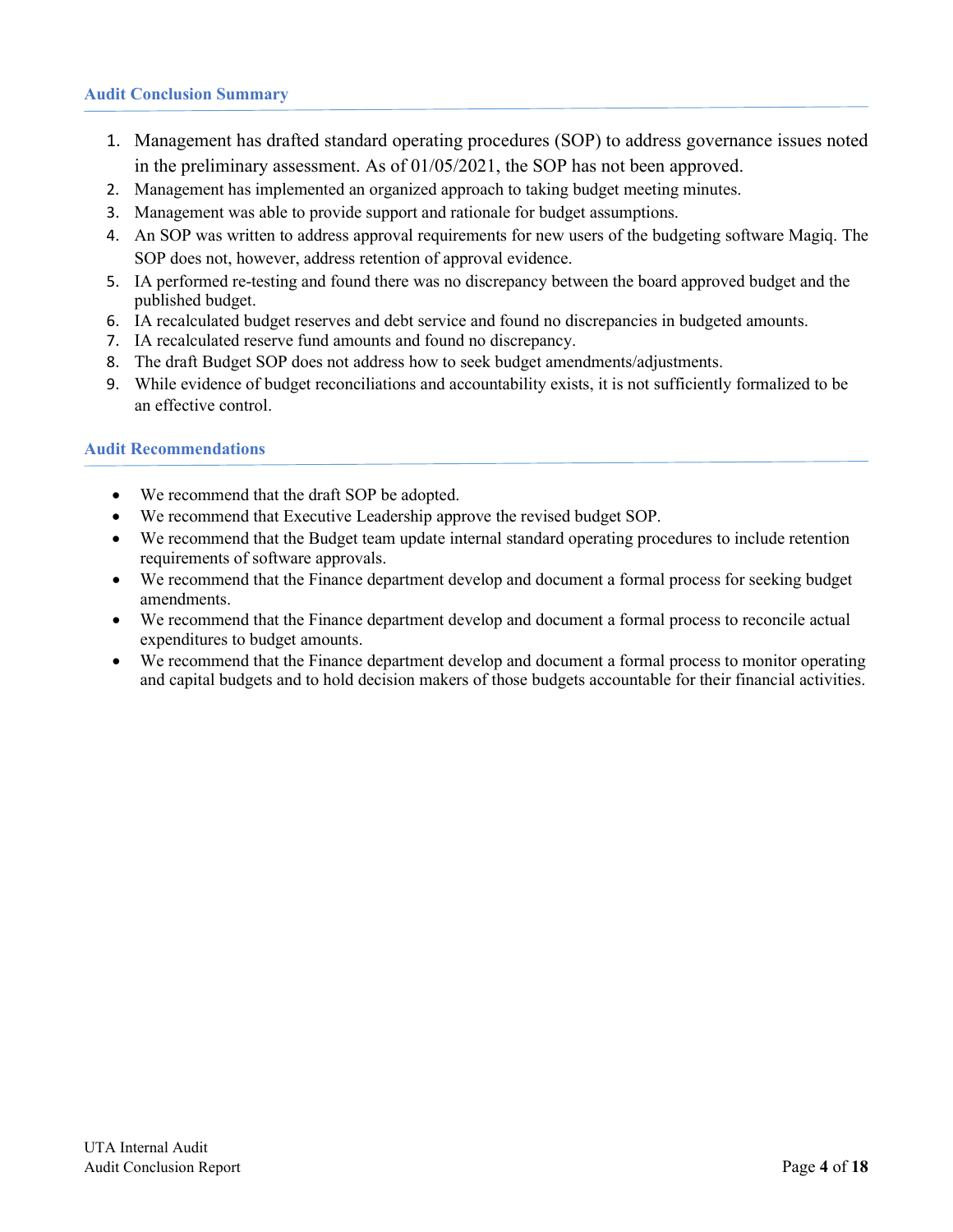# **ATTACHMENT A: Details of Findings**

# **Preliminary Assessment Finding R-19-02-01 Governance Risk Level: High**

# **Criteria:**

Enterprise governance is an overarching system, which seeks to align priorities, funding, and resources and elevates decision making responsibility, authority, and accountability to the appropriate levels. Governance principles include:

• Management establishes reporting lines, with board oversight, of the development and performance of internal control.

• Individually establishes accountability for internal control responsibilities in pursuit of entity objectives. Sources:

COSO Enterprise Risk Management: Establishing Effective Governance, Risk, and Compliance (GRC) Processes, Robert R Moeller

COSO: How the COSO Frameworks Can Help, James DeLoach and Jeff Thomson

Utah Code

17B-1-702 Local districts to submit budgets. (excerpt)

(b)Within 30 days after it was approved by the board, and at least 30 days before the board adopts a final budget, the board of trustees of a large public transit district as defined in Section 17B-2a-802 shall send a copy of its tentative budget and notice of the time and place for its budget hearing to:

(i) each of its constituent entities;

(ii) each of its customer agencies that has in writing requested a copy;

(iii) the governor; and

(iv) the Legislature.

(c) The local district shall include with the tentative budget a signature sheet that includes:

(i) language that the constituent entity or customer agency received the tentative budget and has no objection to it; and

(ii) a place for the chairperson or other designee of the constituent entity or customer agency to sign.

UTA Board of Trustees Executive Limitations Policies, specifically:

- 1.2.6 Debt Service Reserve and Rate Fund.
- 2.1.8 Service Stabilization Fund.
- 2.3.2 Financial Conditions.
- 2.3.3 Budgeting.
- 3.1.2 Transit Development Plan Financial Plan.

- Although Board of Trustees Executive Limitations Policies were in place requiring the General Manager to budget funds necessary for operation, there were not objectives and measurable goals for budget management established, policies and procedures were not created to further assign ownership roles and responsibilities as well as guide users. The only clear requirement for the organization, identified from UTA governance documentation, is that a budget be produced annually containing certain reserve amounts.
- Even though a set of budget instructions were communicated by the Interim Executive Director for the 2019 budget creation process, it was not considered adequate to function as a policy or SOP for formal governance.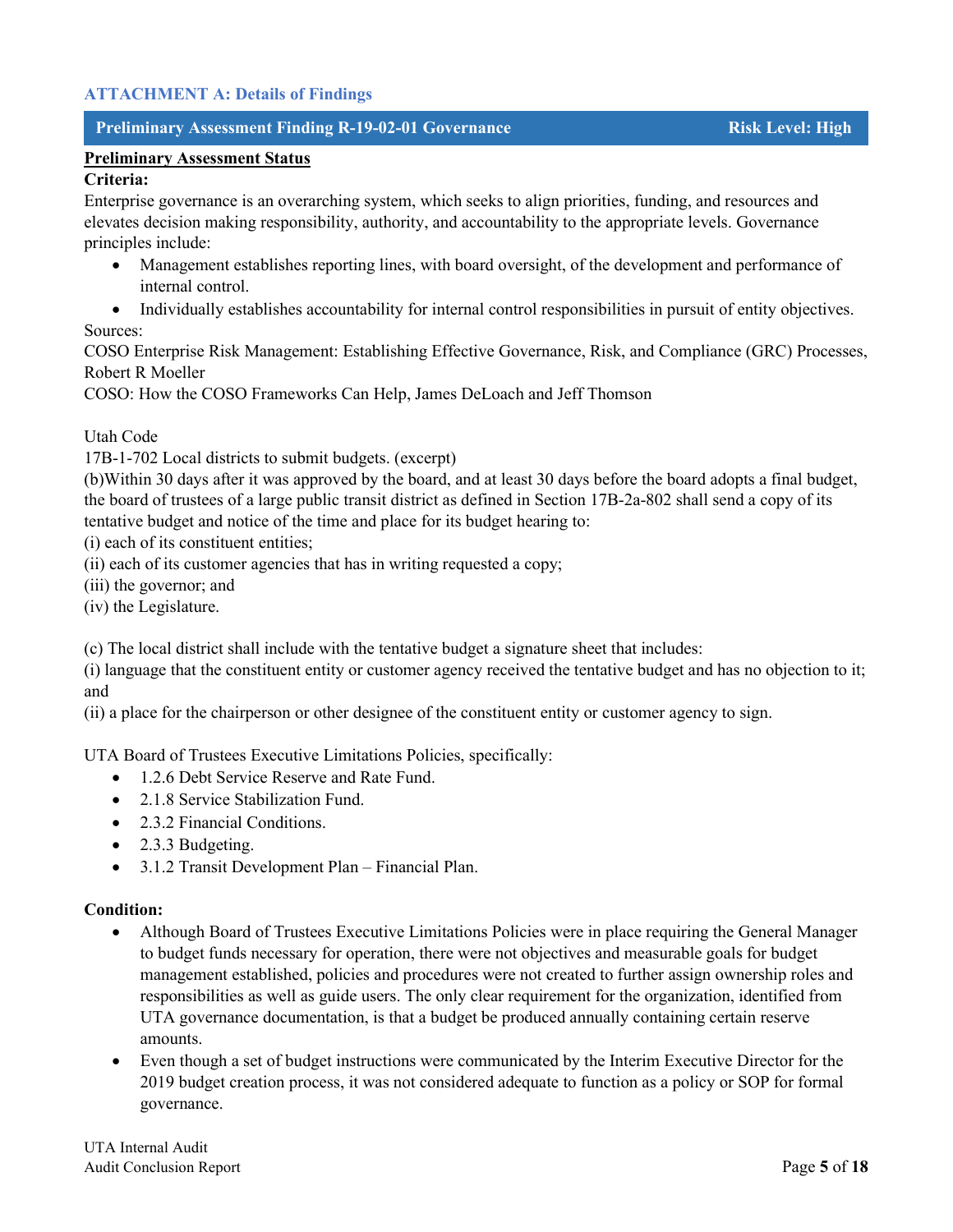- Although evidence of ad hoc, undocumented, and otherwise informal reviews were identified, outside of the reviews and approvals of the budget performed by the Board of Trustees no formal process of review and approval of budget processes, documents, or reports was identified.
- Periodic budget variance reporting was performed for both operating budgets and capital projects as well as the overall budget in the Monthly Financial Reports to the Board. However, no standard of accountability was defined for over or under spending nor had budget performance measures been documented or followed up.
- Even though budget training was provided by Budget staff, they did not define whether training was required for all users and consequently, training participation was not compulsory.
- Inconsistency or uncertainty in the use of terms such as "Operating Expenses" and "Annual Budget" in the Budget Book and Executive Limitations Policies were noted.

# **Root/Cause Analysis:**

- Goals and objectives for the budget process have not been clearly defined and communicated.
- No risk assessment had been performed to understand the critical risks that exist for a set of well-defined objectives of the budgeting process, including an assessment of critical budget duties being adequately segregated.
- No formalized policy or SOPs to establish governance or guide users through the critical steps in the budgeting process.

# **Possible Risk:**

- No major breakdowns resulting from inadequately designed or ineffective controls was observed in assessment procedures. However, this was likely a result of the understanding and expertise of key employees assuming responsibility for risks rather than good governance. This reliance on individual employees over well designed systems and processes highlights the elevated risk of a loss of institutional knowledge should those key employees leave the organization without imparting that knowledge and expertise to those who follow.
- Budgets may not support UTA's objectives and goals
- Parties who assumed critical roles, either due to a perceived understanding, informal delegation, or out of a sense of responsibility to the organization lacked authority and assigned responsibilities required for accountability.
- Although Executives were identified during the process as playing a key role in the development, creation, review, and approval of the budget the lack of formalized roles and responsibilities defined as part of good governance led to an increased risk of the following:
	- o Not all Executives may have agreed with the final budget in full.
	- o Not all Executives may have been aware of all aspects of the Final Budget to be able to agree to it in full.
	- o Executives may have had differing understandings of how the final budget supported management objectives.
	- o Executives may not have understood that they had a responsibility over the complete final budget and instead relied wholly on the Board's review and approval as appropriate.
- Inadequate or informal policies or procedures could cause uncertainty or confusion.
- Audit trails were incomplete due to the lack of procedures defining the documentation critical to create and retain which would have supported control effectiveness.

# **Recommendations:**

• To ensure stronger governance for the budgeting process the roles of the Board, the Executive team, other responsible management parties, and users should be clarified.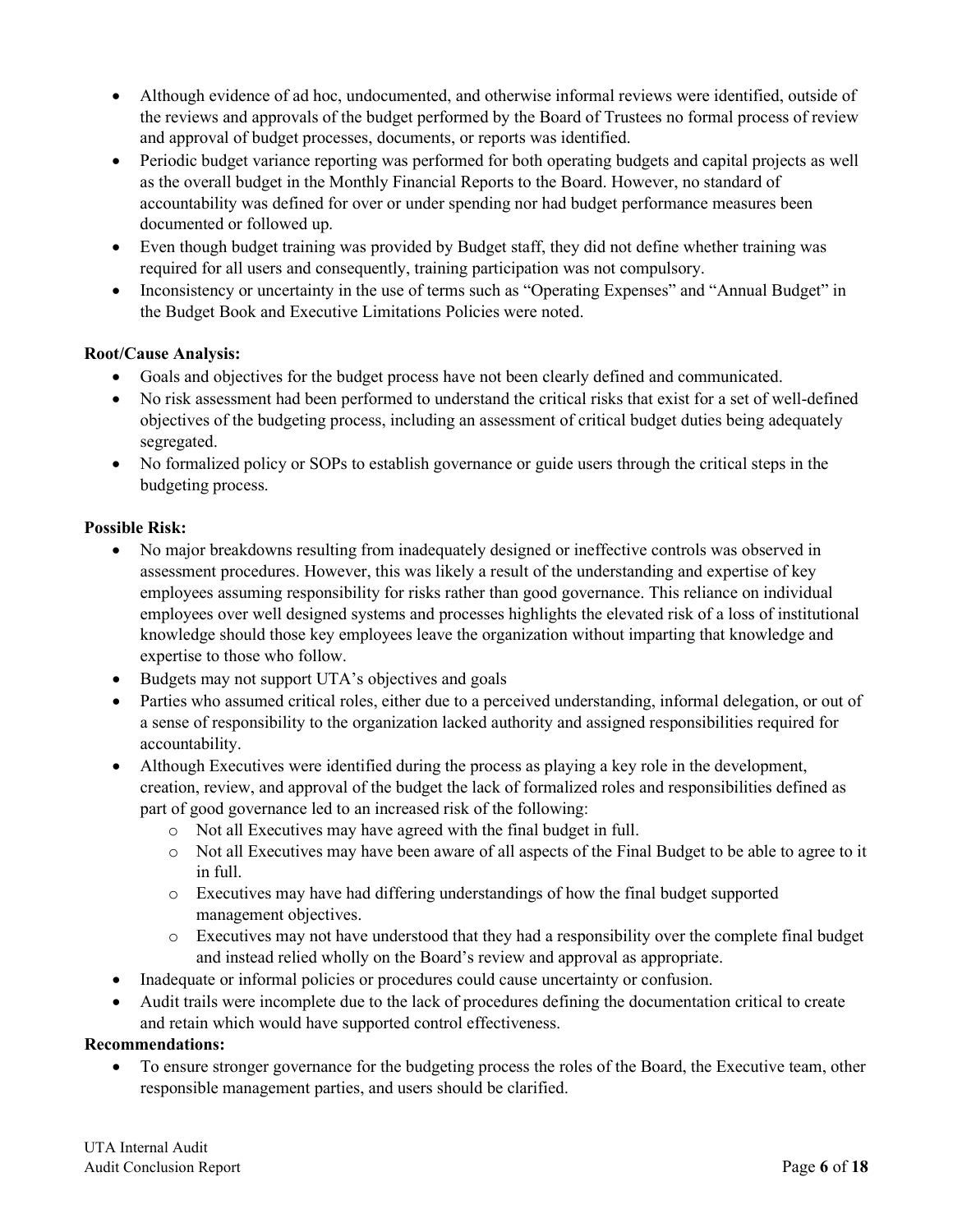- Based on the budget goals and objectives developed, a risk assessment over the budget process should be undertaken at an appropriate level of oversight.
- The risk assessment should include an assessment of the entire budget management process and associated sub processes such as, but not limited to, capital budget, operating budget, debt service and extinguishment, budget relation to TFP, monitoring results, reporting, and adequate segregation of duties.
- After completing a risk assessment, a policy for the budget should be created that includes:
	- o Assignment of ownership for critical budget responsibilities, including the responsibility for completion, review, approval of significant sub processes.
	- o Alignment of budget activities with applicable laws and regulations.
	- o Support for and communication of goals and objectives defined for the budgeting process.
- Development of budget related SOPs for critical processes should be overseen by the responsible parties identified in the policy and should include:
	- o Identification of the critical steps in the process.
	- o Key reviews and approvals needed, if any.
	- o Interactions between departments, if any.
	- o Process owner(s) identified.
	- o How disagreements should be adjudicated.
	- o Required documentation to be created and retained to support an audit trail

# **Management Response and Action Plan:**

UTA currently uses a budget calendar to assign high-level responsibilities for each step of the annual budget process. We can develop a more detailed budget calendar for those below the Chief Officer level. We will include the budget process in the risk assessment work being undertaken. Once the risk assessment is completed, we will develop a policy to address any gaps. Along with the policy, we will develop budget SOPs and discuss appropriate documentation.

# **Target Completion Date:**

March 31, 2020

# **Audit Status**

**Status:** In Progress

#### **Action Taken:**

• The Finance department wrote a standard operating procedure (SOP) to address governance issues from the preliminary assessment. As of 12/31/2020, the SOP has been drafted but not approved.

# **Recommendation:**

- We recommend that the draft SOP be updated as appropriate and adopted with the additional recommendations herein.
- We recommend that Executive Leadership approve the revised budget SOP timely.

# **Management Response and Action Plan:**

• New CFO, Bill Greene, would like additional time to review and refine SOP to reflect his direction of the budget process at UTA.

# **Target Completion Date:**

June 30, 2021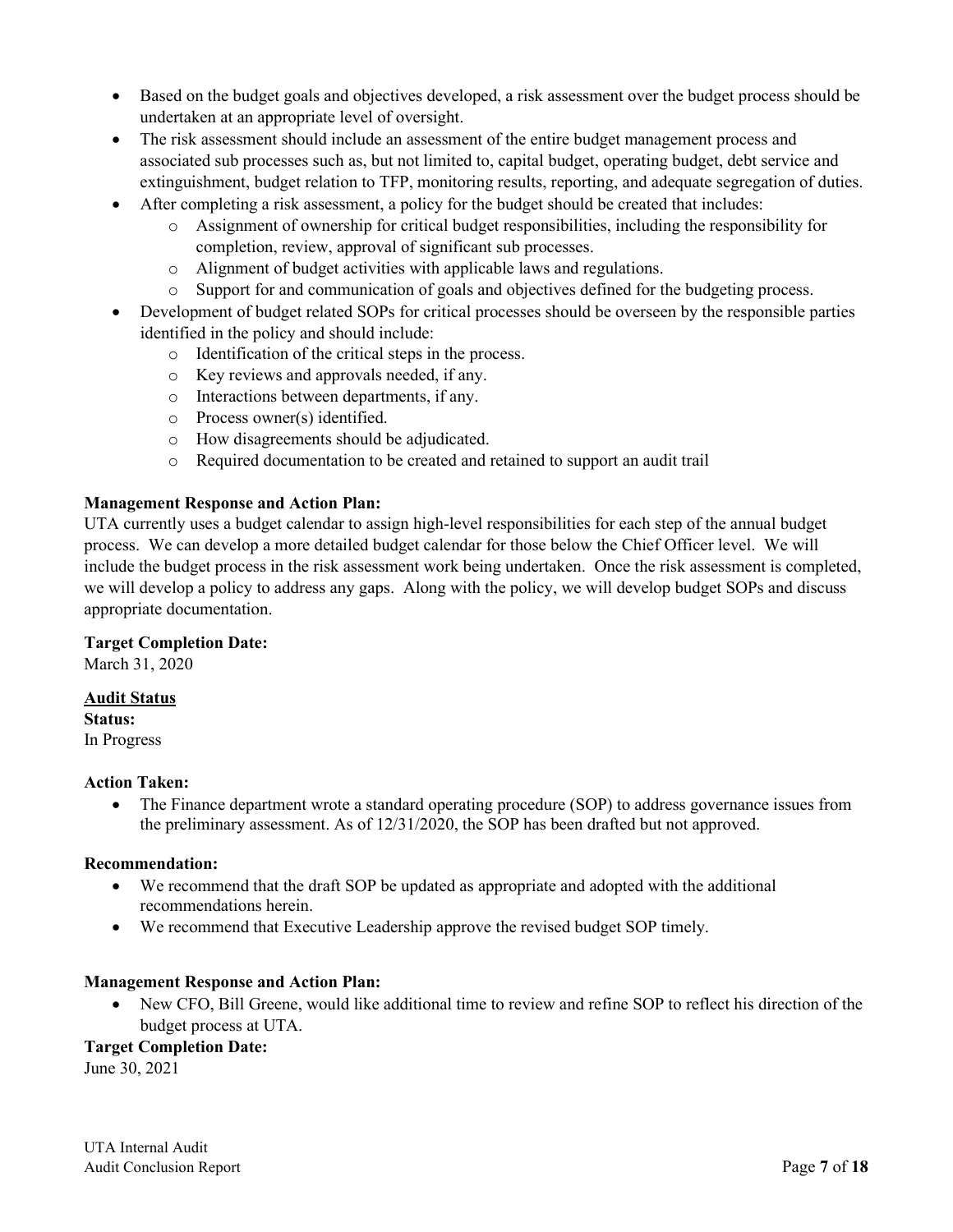# **Audit Finding R-19-02-02 Operating Budget Risk Level: Medium**

# **Preliminary Assessment Status**

# **Criteria:**

• UTA Corporate Policy 3.1.2 Transit Development Plan – Financial Plan (TFP)

This policy states that the June revision of the TFP will form the basis for the budgeting process.

• GFOA Budget Best Practices:

Recommended Budget Practices: A Framework for Improved State and Local Budgeting National Advisory Council on State and Local Budgeting (pgs. 16-17, excerpt)

- o The following issues to be taken into account in the tools and techniques that support budgetary practices:
	- **Managing the budget process and changes to budget practices.**
	- Adjusting for organizational structure and issues.
	- Addressing the organizational culture with regard to the budget process.
	- Desire to have change or to prevent change.
	- **Level of resources available for programs.**
	- Available level of technical system and support.
	- Dealing with high (or low) expectations.
	- **Legal requirements.**
	- The level of stakeholder understanding.
	- Accuracy of projections and assumptions.
	- Level of disclosure.

- Users, including directors, regional general managers, and Executives, are able to review departmental budgets to the general ledger (GL) account level; however, there was no documented requirement for review or approval of the budgets as they are aggregated up from the Manager level. Although approvals may be thought to be implied by users responsible for operating budgets they were not sufficiently formalized to provide evidence of an audit trail.
- Executive budget planning and review was asserted throughout the budgeting process and supported by the Budget Calendar. However, the Chief Officers' meetings where the work was performed was not recorded. Areas which may have been addressed in VPC meetings or offline but not evidenced included:
	- o Monitoring for changes in the operating environment.
	- o Review and approval of assumptions used.
	- o Review that assumption calculations within the budget software were accurate.
	- o Review and approval of budget components.
	- o Communication of the budget to all users.
	- o Reserves and contingencies being accurately reflected in the budget.
- There are documents to support that a process exists to describe the changes in Executive's budgets, year over year, being supported by actions and measures intended to generate the cost savings needed. Nevertheless, the process was not sufficiently designed and evidenced to be able to test for the assessment.
- Although there was some evidence of reconciliations between related and supporting processes, they were not sufficiently formalized to be able test their effectiveness, including for:
	- o Budget assumptions being accurately recorded in budget software.
	- o Accounting ERP information being accurately recorded in budget software.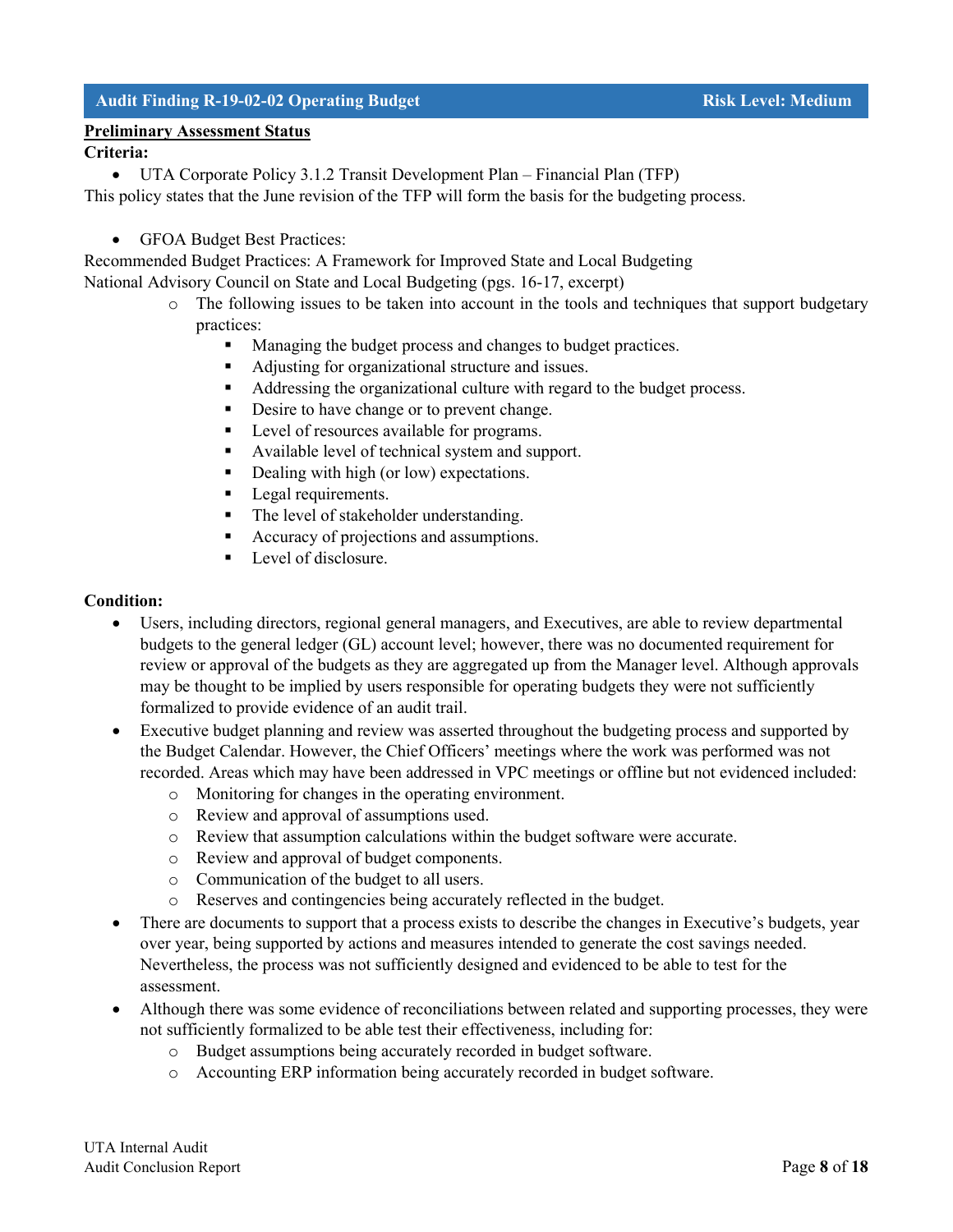o The TFP and previous year's budget forming the basis for next year's budget in line with UTA Corporate Policy 3.1.2

# **Root/Cause Analysis:**

- No formalized policy or SOPs to establish governance or guide users through the critical steps in the budgeting process.
- Although not determined by audit procedures, under-resourcing may be considered an underlying cause for the lack of documentation to support an audit trail in the Operating Budget process. As there were no SOPs in place to guide users, under resourcing was identified in relation to the gaps noted against best practices as determined by Internal Audit.

# **Possible Risk:**

- Final budgets lacked a clear audit trail to support how amounts were determined and who took responsibility that final amounts were valid, correct, and accurate.
- Mistakes within or from the supporting processes and documents may not be identified.
- Users may not understand their responsibility or accountability in the budget process.

# **Recommendations:**

A policy and SOPs should be designed to align with organizations goals and objectives and the risk assessment (refer to R-19-02-01) for the budgeting process and should include:

- Ownership of the operating budget process.
- Assignment of roles and responsibilities.
- Review and approval requirements.
- Guidance for users in following best practices.
- Defining the documentation required and method of retention to support an audit trail.
- Monitoring of projects for unintended or unanticipated ongoing operating costs.

# **Management Response and Action Plan:**

UTA currently uses a budget calendar to assign high-level responsibilities for each step of the annual budget process. We can develop a more detailed budget calendar for those below the Chief Officer level. We will include the budget process in the risk assessment work being undertaken. Once the risk assessment is completed, we will develop a policy to address any gaps. Along with the policy, we will develop budget SOPs, budget guidance documents, and discuss appropriate documentation.

# **Target Completion Date:**

March 31, 2020

**Audit Status Status:**

Closed

# **Action Taken:**

- Management has implemented a more organized approach to taking budget meeting minutes.
- The Budget and Analysis department was able to provide support and rationale for assumptions, such as fuel prices, that are used in the budget. These assumptions are regularly presented to the Board of Trustees throughout the budget and financial reporting process.
- The remaining issues noted in the preliminary assessment were closed by IA. Reasons for closing an issue can include: the issue is immaterial; new information or evidence was presented that refuted the issue; a change in circumstances made the issue irrelevant.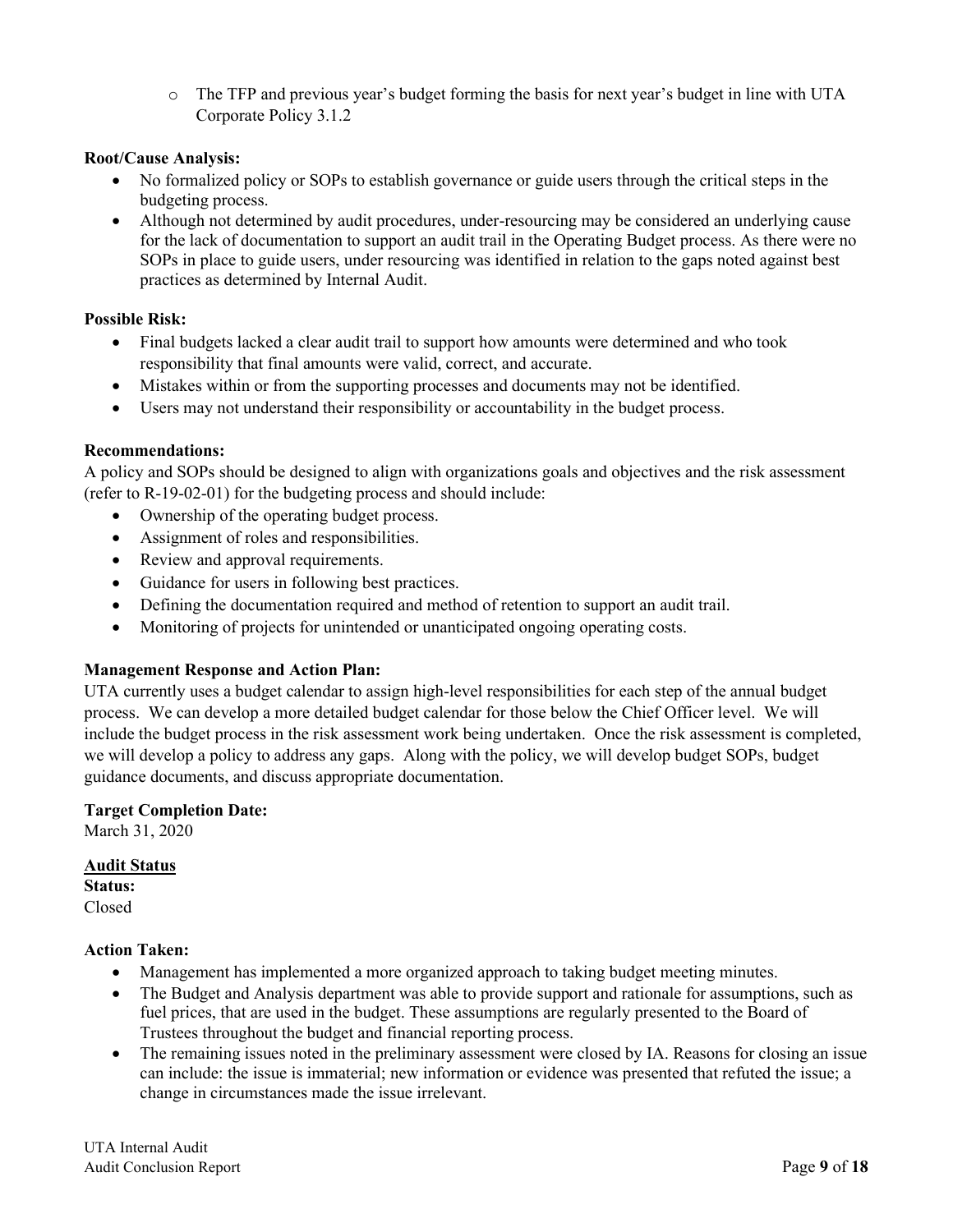# **Recommendation:**

• We have no recommendations in the area of operating budget.

# **Audit Finding R-19-02-03 Capital Budget Risk Level: Medium**

# **Preliminary Assessment Status**

# **Criteria:**

• GFOA Budget Best Practices:

Recommended Budget Practices: A Framework for Improved State and Local Budgeting

National Advisory Council on State and Local Budgeting (pgs. 16-17)

- $\circ$  The following issues to be taken into account in the tools and techniques that support budgetary practices (excerpted):
	- Managing the budget process and changes to budget practices.
	- Adjusting for organizational structure and issues.
	- Addressing the organizational culture with regard to the budget process.
	- Desire to have change or to prevent change.
	- **Level of resources available for programs.**
	- Available level of technical system and support.
	- Dealing with high (or low) expectations.
	- **Legal requirements.**
	- The level of stakeholder understanding.
	- Accuracy of projections and assumptions.
	- **Level of disclosure.**

- There was evidence of a process during the capital budgeting project prioritization process to mitigate the risk of revenue incorrectly assigned to multiple projects but it was not sufficiently formalized or complete to be able to test the control design.
- Subsequent to the prioritization process, \$2M was added to a specific project budget; however, it was unclear whether the addition followed a formalized standard process.
- Carryover projects from the prior year budget were included in the final budget without consideration of reprioritization and their estimates were not reviewed or approved prior to inclusion in the Final Budget approved by the Board. This includes both projects that have been initiated as well as those that were approved but never started.
- Although project proposal forms submitted for budget consideration included 5 year budget horizons, the annual costs beyond the current year for the projects budgeted for were not necessarily reflected in the 5 year horizon of the TFP.
- It was not clear how the determination of funds allocated between operating and capital budgets was made and whether it was made by a representative committee assigned that responsibility.
- There was no review or independent estimate to support that capital project amounts requested or awarded were reasonable.
- Assessment procedures revealed the following:
	- o For 1 (of 14) items tested on the 2018 Carryover schedule the carryover amount appeared to be for the life of the project, including for budget periods beyond the carryover period, rather than the amount to be carried over from the current year.
	- o For 2 (of 14) items tested on the 2018 Carryover schedule there was no Capital Project Request Form on file which was attributed to one item being added by Management subsequent to the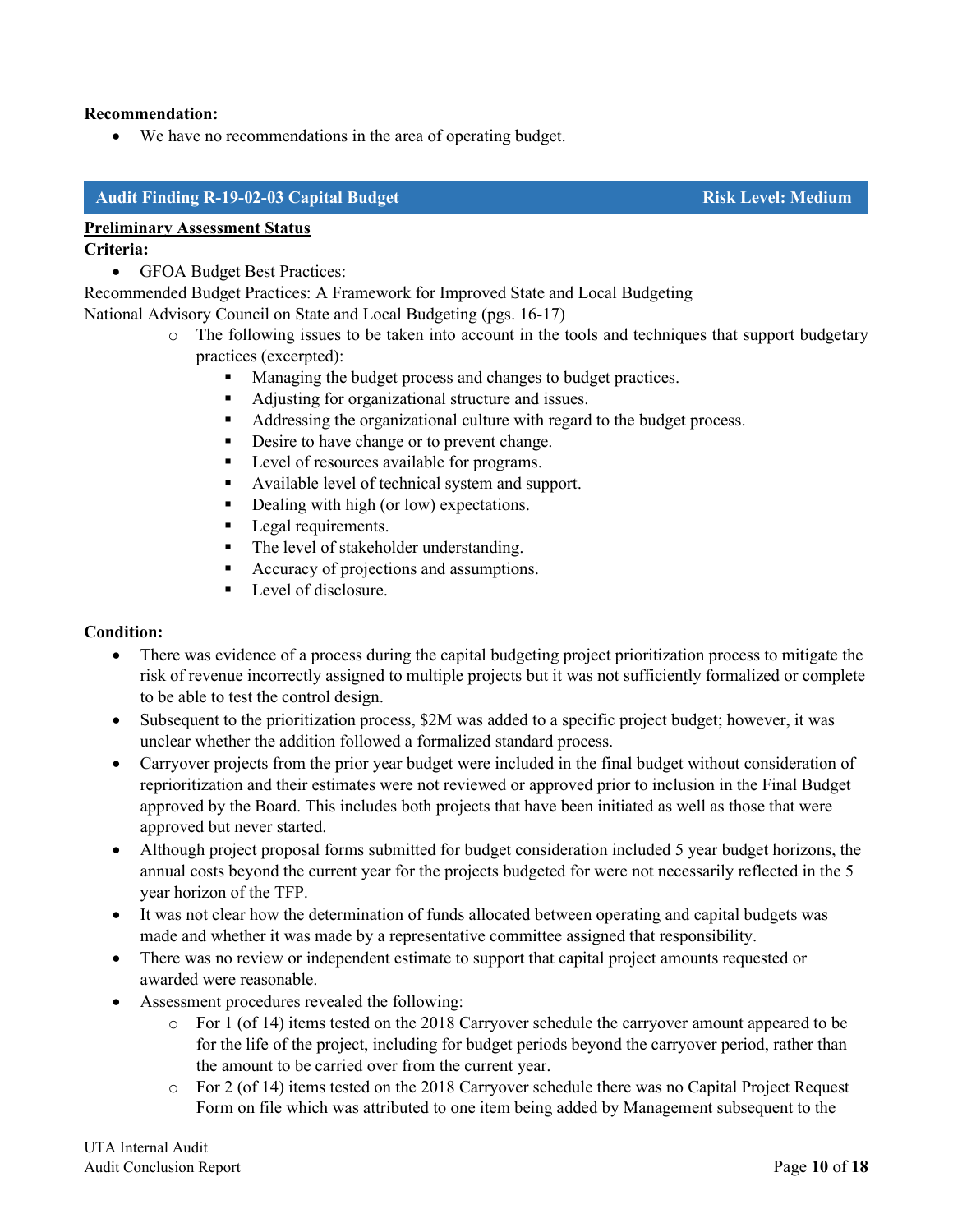prioritization process and one item being carried over from 2016 with no proposal form kept on file.

- o For 1 (of 14) items tested on the 2018 Carryover schedule the budget requested was less than the budget approved. Management did not have a documented process to update, revise, or otherwise adjust the budget request form to reflect the increased amount. Although management may have approved the increase during their budgeting sessions, the risk remains that amounts requested and needed may not be accurately reflected in the budget.
- $\circ$  For 1 (of 14) items tested the 2019 budgeted amount was more than the supporting documentation implied, which was traced to the 2018 capital project carryover schedule and 2019 prioritized project listing.
- o For 1 (of 14) budgeted capital projects tested no proposal form was required because it represented an amount budgeted for discretionary use. IA noted that the awarding of discretionary funds did not follow a documented or formal process and also represented unique risks in the awarding and spending of those funds for which IA could not identify mitigating controls.
- A reconciliation process appears to have been performed for the finalized carryover amounts; however, it was informal and therefore did not meet the minimum standard of a control.
- Although a prioritized listing of capital projects was created by a team overseen by the Director of Capital Projects, it could not be agreed in whole to the capital project listing in the 2019 Final Budget Book, nor could support or approval of adjustments be obtained.
- Although a process was undertaken to review the TFP and reconcile it to the initial capital budget amount, the process was managed through emails and was not tracked or reviewed formally for validity, accuracy, or completeness.

# **Root/Cause Analysis:**

- The capital project prioritization process, including any adjustments, was done offline without tracking user input or documentation of ownership, including oversight approval of the process or results.
- There were no SOPs or authoritative guidance to lead users through the capital budgeting process using best practices, including no formal:
	- o Process that guides users in transferring budget between projects including:
		- Overall responsibility to oversee transfers.
		- How transfers are tracked.
		- How transfers should be agreed to.
	- o Methodology for identifying or supporting when budgets are set below previous year actual expenditures.
	- o Process or requirement to assess past capital budget activities and results for new learnings.

# **Possible Risk:**

- Without adequate oversight and authority, as well as SOPs and supporting documentation, users may have had to rely on negotiation rather than on organizational goals and objectives as a means to establish budget amounts.
- Projects may have been pursued for reasons other than what was intended by the Board. Due to the ad hoc nature of the process of adding budget funds during the process there was an increased risk that they may not be sufficiently understood or approved.
- Amounts budgeted for specific projects may have been inadequate or overestimated due to a lack of supporting processes and oversight.
- Critical projects may have been passed on while projects approved were not initiated.

# **Preliminary Assessment Recommendations:**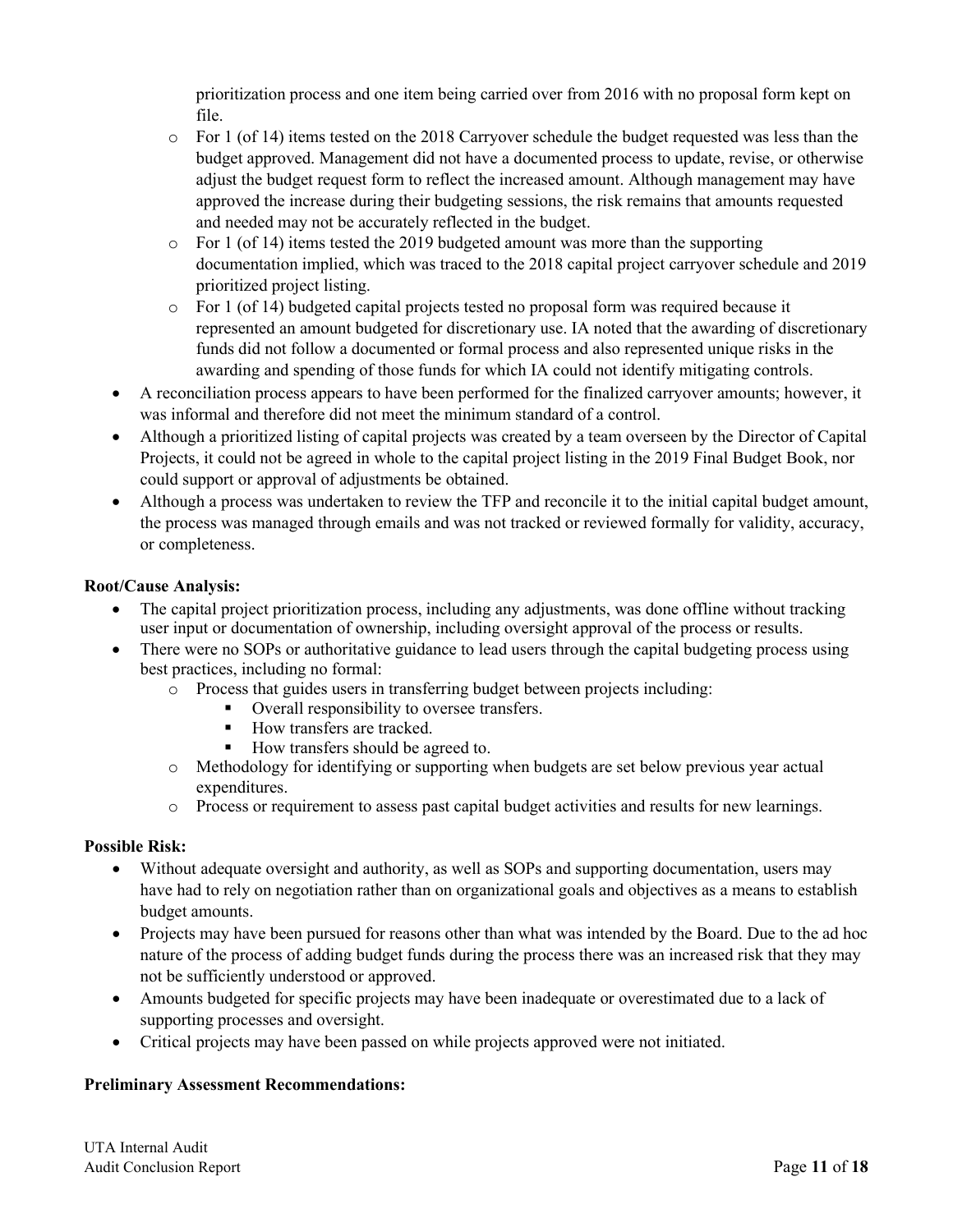A policy and SOPs should be designed to align with organizations goals and objectives and the risk assessment (refer to R-19-02-01) for the budgeting process and should include:

- Ownership of the capital budgeting process.
- Assignment of roles and responsibilities.
- Review and approval requirements.
- Guidance for users in following best practices.
- Defining the documentation required and method of retention to support an audit trail.

# **Management Response and Action Plan:**

UTA currently uses a budget calendar to assign high-level responsibilities for each step of the annual budget process. We can develop a more detailed budget calendar for those below the Chief Officer level. We will include the budget process in the risk assessment work being undertaken. Once the risk assessment is completed, we will develop a policy to address any gaps. Along with the policy, we will develop budget SOPs, budget guidance documents, and discuss appropriate documentation.

#### **Target Completion Date:**

March 31, 2020

#### **Audit Status**

**Status:** Closed

#### **Action Taken:**

- Internal Audit began an audit of capital projects in 2020 that addresses the issues of independent project estimates not being completed and circumvention of the project proposal process.
- The remaining issues noted in the preliminary assessment were closed by IA. Reasons for closing an issue can include: the issue is immaterial; new information or evidence was presented that refuted the issue; a change in circumstances made the issue irrelevant.

#### **Recommendation:**

• We have no recommendations in the area of capital budget.

#### **Audit Finding R-19-02-04 Information Technology General Controls Risk Level: Low**

# **Preliminary Assessment Status**

#### **Criteria:**

Corporate Policy 1.1.23, Information Security Policy, Application Access Control states, "1. Access to UTA's systems applications must be restricted to those individuals who have a business need to access those applications or systems in the performance of their job responsibilities and have approval from the IT Director, or designee and the business owner (Manager level or above)."

- The budget software license and support agreement did not outline what constitutes ongoing application support.
- The budget software was not able to generate a report of activity, including timing and extent of users locked out of the system for budgetary control purposes, changes to master data, or tracking changes made to operating budgets other than the most recent.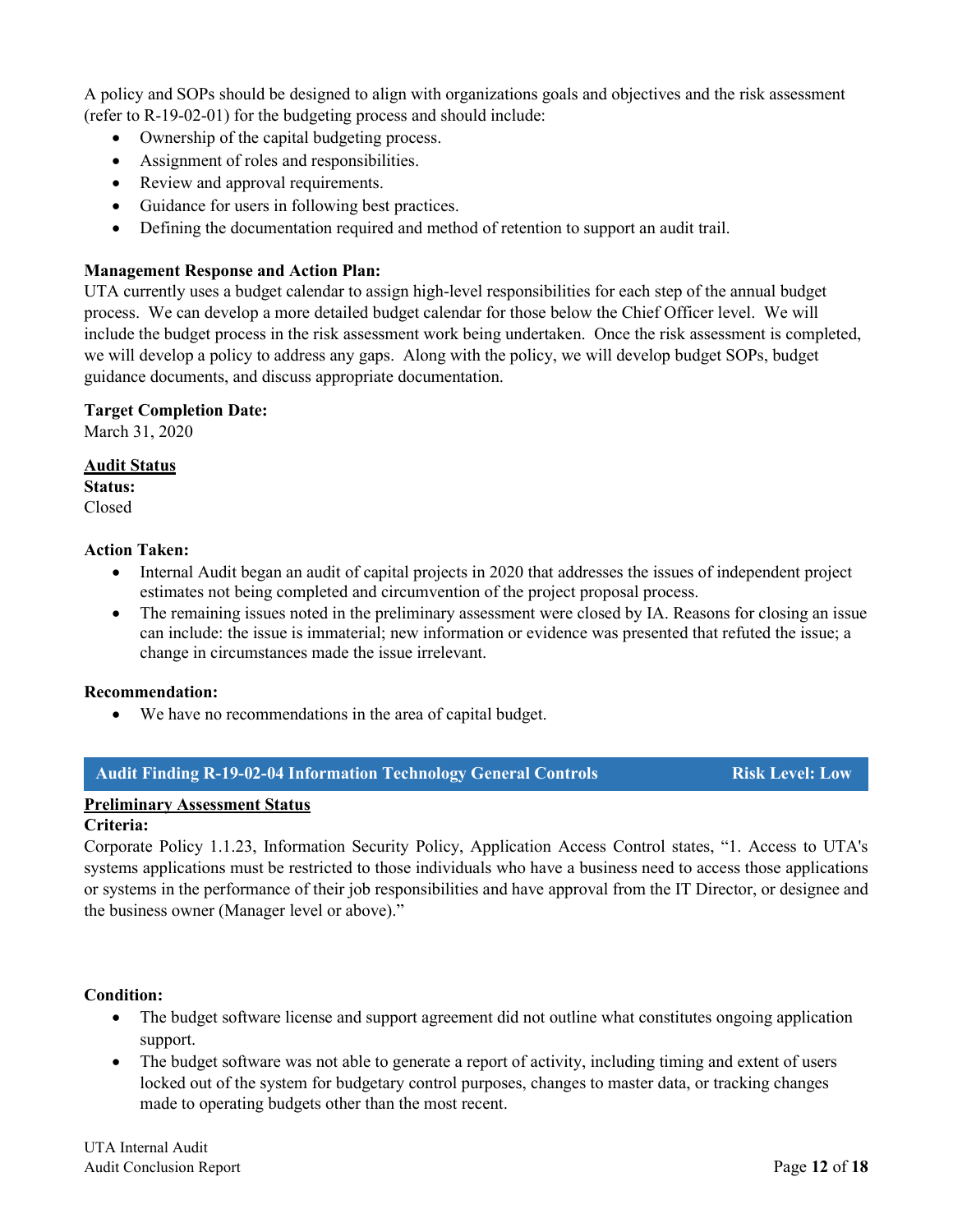- Changes to master data were not formally monitored, reviewed, or approved. Although the budget team does perform periodic reconciliations of information between the Accounting ERP system and the budgeting software, the reconciliations are not sufficiently documented or otherwise formalized to be able to test for effectiveness.
- Assessment procedures revealed that 7 (out of 13) budget software users selected for testing did not have access approval emails from Director level or above because they were original users and an approval control did not exist at the time their access was given.
- During the assessment it was also observed that all support for the budget software came from the vendor with no internal support from IT provided other than normal server backup. Additionally, it was understood by management that budget software would support workflow management but that functionality had not been pursued.
- It is unclear whether the original Software and License Agreement on file is current nor was any subsequent Software and License Agreement identified during assessment procedures.

# **Root/Cause Analysis:**

- IT did not have a formal role in reviewing the original or subsequent license and support agreements.
- There were no SOPs in place regarding:
	- o Administration of budget software.
	- o User accounts.
	- o Change management.
	- o Data validation.
	- o Change management procedures.

# **Possible Risk:**

- Should the vendor be unwilling or unable to provide support for the budget software to UTA it is unclear what recourse may be available, including whether IT would be able to support the program internally.
- Although a limited audit trail exists, should disagreements arise as to accountability for budget amounts it is uncertain that the budget software could identify the user attributable.
- Amounts originating in the Accounting ERP and reported by the budgeting software may not be accurate, valid, or complete and errors may not be identified timely.
- The budget software may not be viewed as a source of truth and its role in the budgeting process may not be consistently understood.

# **Preliminary Assessment Recommendations:**

- The budget software owner should work with IT to review the software agreement and request modifications, where appropriate, including
	- o Provisions regarding backups of the application or database.
	- o Performance metrics.
	- o Provisions on software updates and build versions.
- SOPs for the administration of budget software should be developed, including user accounts, classification of data and required protections (if any), and change management.

# **Management Response and Action Plan:**

Budget staff will work with IT to review the software agreement and seek modifications as well as develop SOPs for administration of the budget software.

# **Target Completion Date:**

March 31, 2020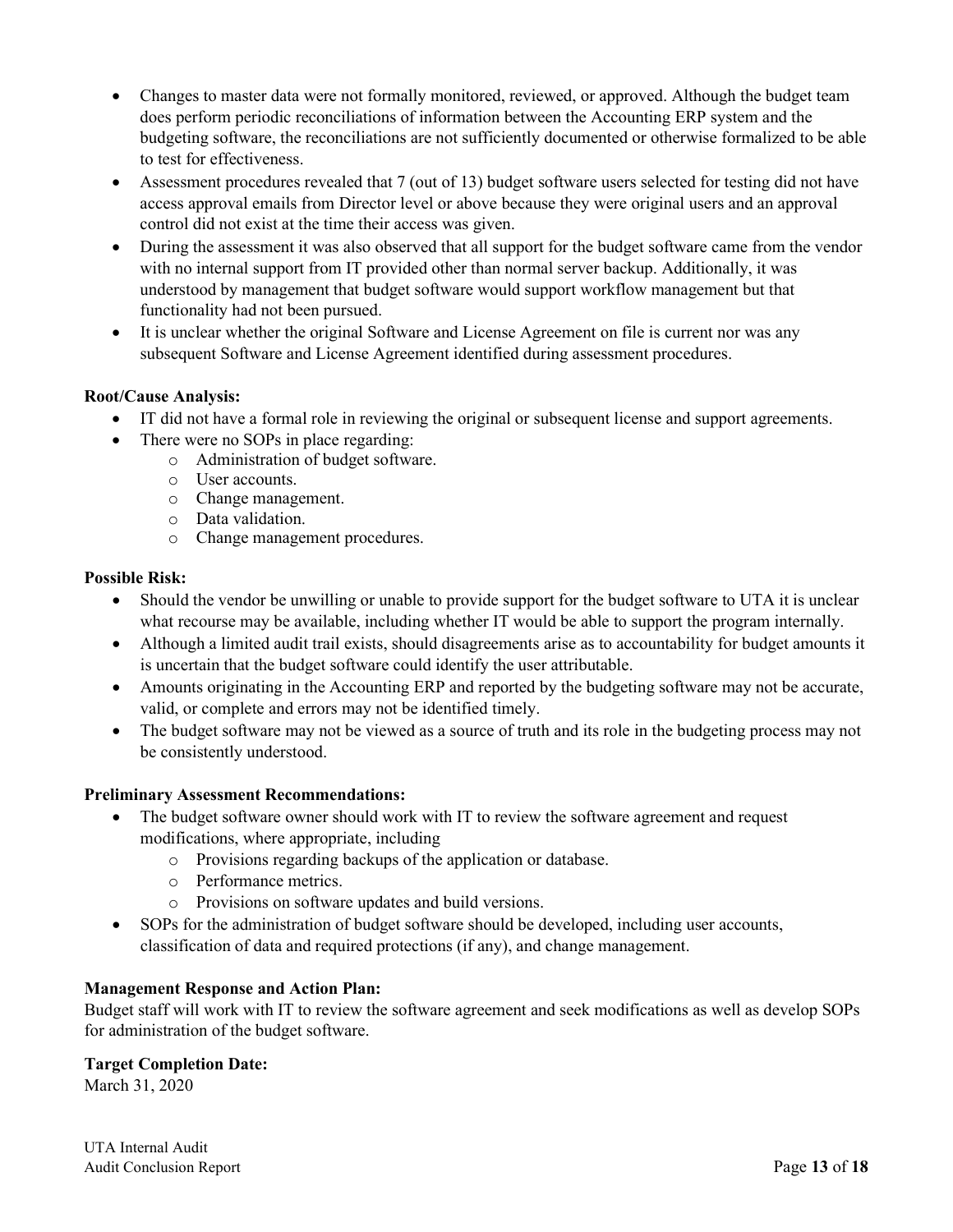# **Audit Status**

# **Status:**

Closed

# **Action Taken:**

- A new SOP was written to address approval requirements for new users, but does not address retention of approval evidence. This is a minor risk because user roles are limited within Magiq and access to any internal software is controlled by Active Directory and documented by IT as part of provisioning processes.
- The remaining issues noted in the preliminary assessment were closed by IA. Reasons for closing an issue can include: the issue is immaterial; new information or evidence was presented that refuted the issue; a change in circumstances made the issue irrelevant.

# **Recommendation:**

• We have no recommendations in the area of Information Technology General Controls.

# **Audit Finding R-19-02-05 Budget Finalization Risk Level: High**

# **Preliminary Assessment Status**

**Criteria:**

• Executive Limitations Policy 2.3.3 Budgeting

This policy assigns ownership of the budgeting process to the General Manager and requires that a budget be performed annually.

• GFOA Budget Best Practices:

Recommended Budget Practices: A Framework for Improved State and Local Budgeting National Advisory Council on State and Local Budgeting (pgs. 16-17)

- o The following issues to be taken into account in the tools and techniques that support budgetary practices (excerpted):
	- Managing the budget process and changes to budget practices.
	- Adjusting for organizational structure and issues.
	- Addressing the organizational culture with regard to the budget process.
	- Desire to have change or to prevent change.
	- Level of resources available for programs.
	- Available level of technical system and support.
	- Dealing with high (or low) expectations.
	- **Legal requirements.**
	- The level of stakeholder understanding.
	- Accuracy of projections and assumptions.
	- Level of disclosure.

# **Condition:**

- Subsequent changes to the Final Budget, if any, do not go to the Board for approval.
- Due to the lack of formality in design and documentation IA was unable to test the following:
	- o Reconciliations between the approved budget and;<br>budget software amounts.
		- budget software amounts,
		- capital budget prioritization,
		- final budget book, and
		- **Transit Financial Plan (TFP)**

UTA Internal Audit Audit Conclusion Report **Page 14** of **18**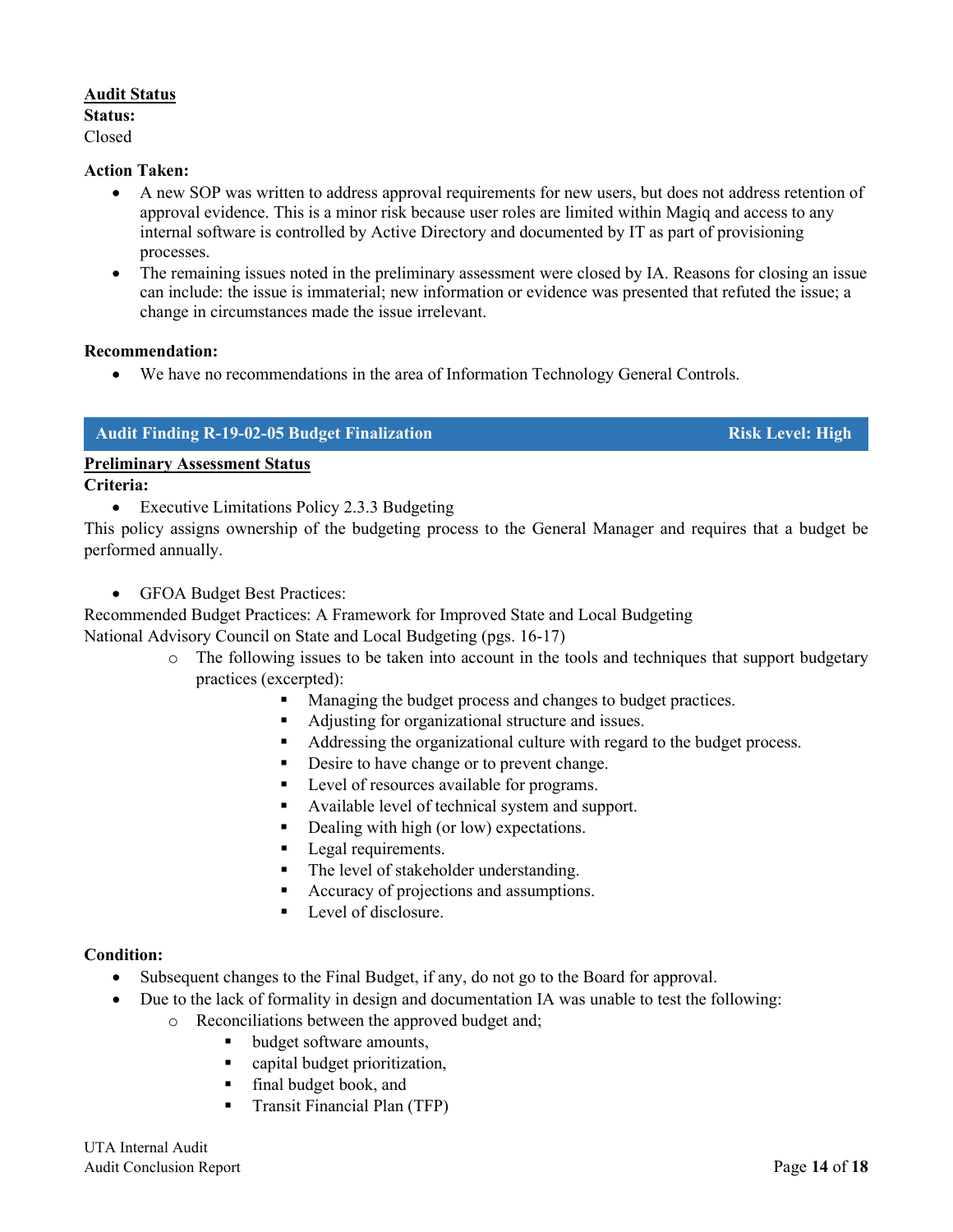- o Review of reserve funds included in the budget.
- o Review of debt service and capital repayment amounts included in the budget.

#### **Root/Cause Analysis:**

In the absence of organizational goals and objectives, policies, and procedures for the budgeting process, users were left to develop their own goals and processes.

#### **Possible Risk:**

Lack of standardized processes increased the risk that results were not appropriately monitored and that responses may not have been consistent with organizational goals.

#### **Preliminary Assessment Recommendations:**

- Based on the results of a risk assessment, the owner of the budget finalization process should oversee the development of SOPs to address the critical risks identified with adequate controls designed to mitigate those risks.
- Roles and responsibilities should be documented that align with controls designed and clearly outline what is expected of all participants in the process.

#### **Management Response and Action Plan:**

We will develop SOPs which outline roles and responsibilities throughout the budgeting process and provide controls designed to mitigate risks.

#### **Target Completion Date:**

March 31, 2020

#### **Audit Status**

**Status:** Closed

#### **Action Taken:**

- IA observed public workshops that included Board Review of the final budgets and the final adoption of the Budget for Fiscal 2021 on 12/16/2020.
- IA performed re-testing and found there was no discrepancy between the board approved budget and the published budget.
- IA recalculated budget reserves and debt service and found no discrepancies in budgeted amounts.

#### **Recommendation:**

• We have no recommendations in the area of budget finalization.

# **Audit Finding R-19-02-06 Monitoring and Control Risk Level: High**

#### **Preliminary Assessment Status**

#### **Criteria:**

• GFOA Budget Best Practices:

Recommended Budget Practices: A Framework for Improved State and Local Budgeting

National Advisory Council on State and Local Budgeting (pgs. 16-17)

 $\circ$  The following issues to be taken into account in the tools and techniques that support budgetary practices (excerpted):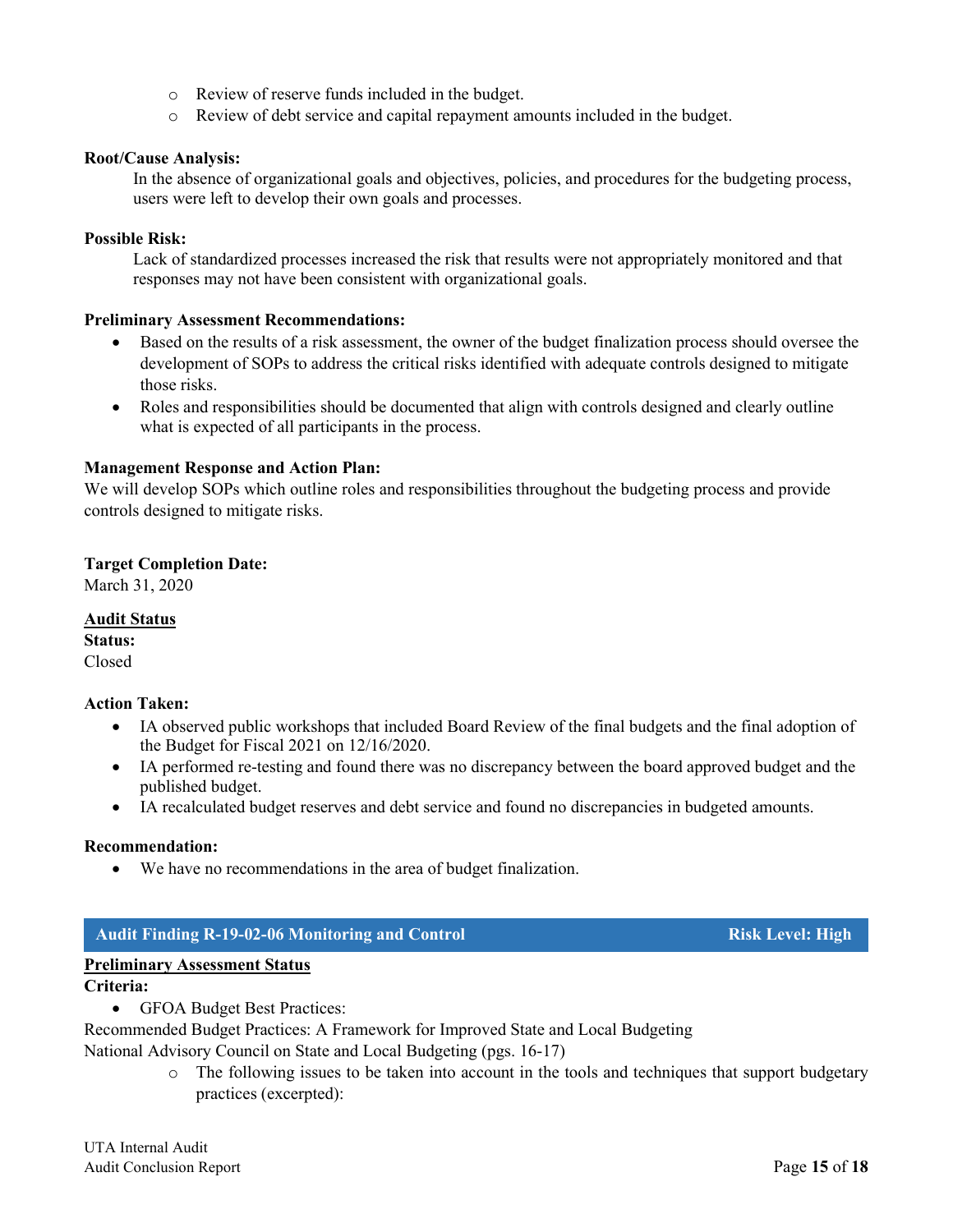- **Managing the budget process and changes to budget practices.**
- Adjusting for organizational structure and issues.
- Addressing the organizational culture with regard to the budget process.
- Desire to have change or to prevent change.
- **Level of resources available for programs.**
- Available level of technical system and support.
- Dealing with high (or low) expectations.
- **Legal requirements.**
- The level of stakeholder understanding.
- Accuracy of projections and assumptions.
- Level of disclosure.

# **Condition:**

- Assessment procedures for budget monitoring and control revealed the following:
	- o Operating budget variance analysis was performed at the department level and not at the GL account level as budgeted.
	- o Although there is a process to monitor capitalized project labor allocations it is not sufficiently defined or formalized to mitigate the risk that all issues are identified and followed up on.
	- o The tracking analytic for capitalized labor allocations was not reviewed or approved for validity, accuracy, or completeness.
	- o The follow ups performed for capitalized labor allocations that did not match expectations were not documented.
	- o Expectations for labor allocations were not included in the project labor allocation tracking file.
	- o There was no formal process defined for making related budget adjustments. Adjustments, if they were done, were on an ad hoc basis.
- Due to a lack of formality of the procedures, IA was unable to test:
	- o Whether reconciliations between the Final Budget and reported budgets were complete, accurate, and valid.
	- o That reserve funds included in the final budget were reviewed for accuracy, validity, and completeness.
- For 1 (of 2) budget variance items tested, the identified cause of the variance was not in agreement with the general ledger detail.

# **Root/Cause Analysis:**

- The gaps and ineffectiveness identified for monitoring and control of the budget process was ultimately attributable to the lack of goals and objectives defined for the process, an inadequate governance structure, which lacked a policy and related SOPs.
- There was no process to hold budget owners accountable for actual to budget expense variances.
- Reviews of variance and monitoring reports, as well as related variance explanations, for validity, accuracy, and completeness were not required or in evidence.

# **Possible Risk:**

- Budgets may not have been monitored sufficiently or at the appropriate level of authority to identify issues.
- Changes to budgets, if any, may have been made without appropriate review and approval or further monitoring.

# **Preliminary Assessment Recommendations:**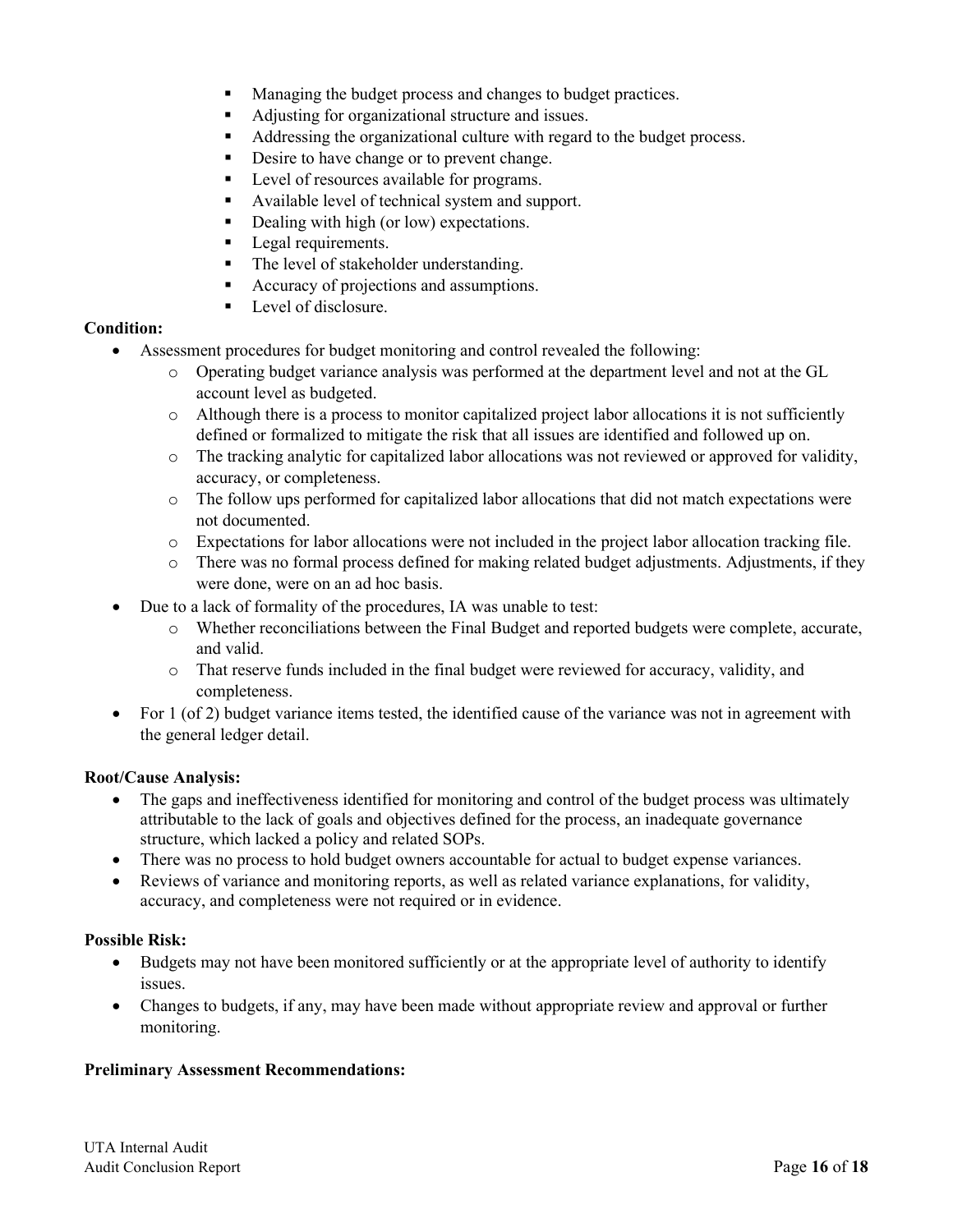- Based on the results of a risk assessment, the owner of the budget process should oversee the development of monitoring processes and controls to mitigate those risks, as applicable.
- Roles and responsibilities should be documented that align with controls designed and clearly outline what is expected of all participants in the process.

# **Management Response and Action Plan:**

We will develop SOPs relating to processes for monitoring and control of budgets and clearly indicate responsibilities and expectations.

# **Target Completion Date:**

March 31, 2020

# **Audit Status**

**Status:**

In Progress

# **Action Taken:**

- The draft Budget SOP does not address how to seek budget amendments/adjustments.
- The issue of capital labor allocations will be addressed through the Capital Projects audit.
- While evidence of budget reconciliations and accountability exists, it is not sufficiently formalized to be an effective control.
- The remaining issue noted in the preliminary assessment was closed by Internal Audit. Reasons for closing an issue can include: the issue is immaterial; new information or evidence was presented that refuted the issue; a change in circumstances made the issue irrelevant.

# **Recommendation:**

- We recommend that the Finance department develop and document a formal process for seeking budget amendments.
- We recommend that the Finance department develop and document a formal process to reconcile actual expenditures to budget amounts.
- We recommend that the Finance department develop and document a formal process to monitor operating and capital budgets and to hold decision makers of those budgets accountable for their financial activities.

# **Management Response and Action Plan:**

1. As outlined in the Management Response for Audit Finding R-19-02-01, the new CFO, Bill Greene, is requesting addition time review and refine SOP to reflect his direction of the budget process at UTA. Suggested target completion date is June 30, 2021.

As part of the SOP review and refinement process, Finance will develop and document a formal process for seeking budget amendments in the revised SOP.

2. Finance is in the process of developing a revised operating reporting/reconciliation structure and process. Finance will develop a process to hold budget variance analysis meetings and improve monthly and quarterly operating budget reports for revenues, expenditures, and key finance function activity measures. Variances analysis will be documented at the Agency level with material variance drill- down to the office and department level. The first meeting is anticipated to be held at the end of the first quarter.

As part of the SOP review and refinement process, Finance will document this process in the revised SOP